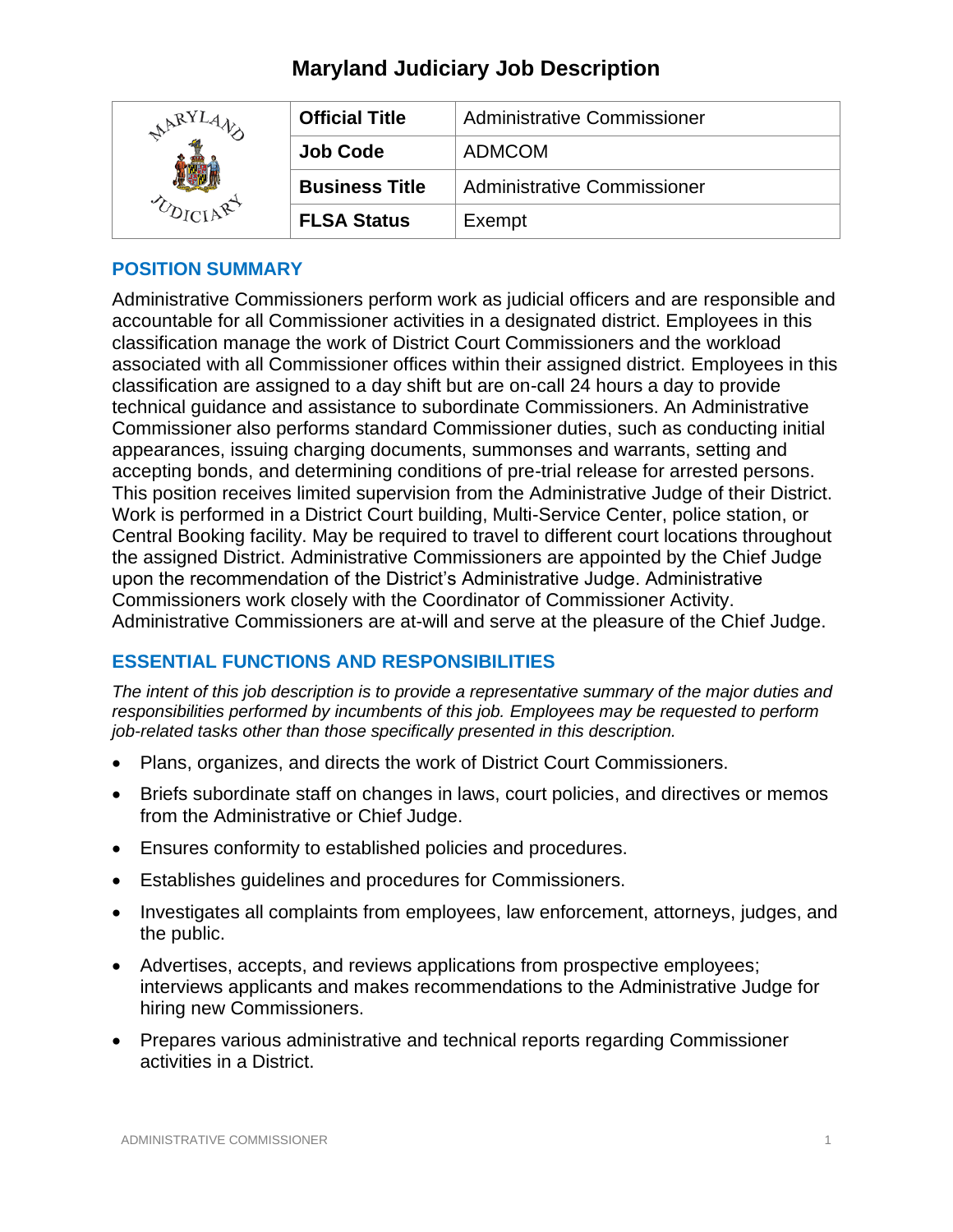- Prepares an annual budget request indicating and justifying the need for additional staff and/or equipment.
- Assesses problems and, depending on the scale and complexity of the issue, resolves independently or makes recommendations for solutions.
- Conducts quarterly Commissioner meetings.
- Coordinates Commissioner functions in a mass arrest situation; assists staff with review of complex applications for the determination of probable cause.
- Acts as a designated representative of the Administrative Judge to local and community government or criminal justice agencies.
- Serves as sitting Commissioner, as needed.
- Answers inquiries from the public and directs them to the proper judicial or law enforcement agency.
- Provides orientation, guidance, and training to new Commissioners.
- Maintains and reviews Commissioners' weekly activity reports.
- Conducts federal hearings.
- Serves on various institutional and judicial committees.

## **MINIMUM QUALIFICATIONS**

### **Education and Experience**

- Bachelor's Degree from an accredited college or university.
- Three (3) years of work experience as a District Court Commissioner.

## **Note:**

- Administrative Commissioner must reside in the county or a contiguous county where employed (a Contiguous County is any Maryland County that is connected by land but includes roads and/or bridges). Note: *Baltimore City residents are only eligible for consideration with Baltimore City District Court.*
- Employees in this classification may be assigned duties which require the operation of a motor vehicle. Employees assigned such duties may be required to possess a motor vehicle operator's license valid in the State of Maryland.

## **KNOWLEDGE, SKILLS, AND ABILITIES**

#### **Knowledge of:**

- Standard legal forms and other documents used in the Judiciary.
- General office practices, procedures, and equipment.
- Job related terminology, codes, comments, notations, orders, policies, procedures, rules, regulations, and laws.
- Judiciary Human Resources policies and procedures.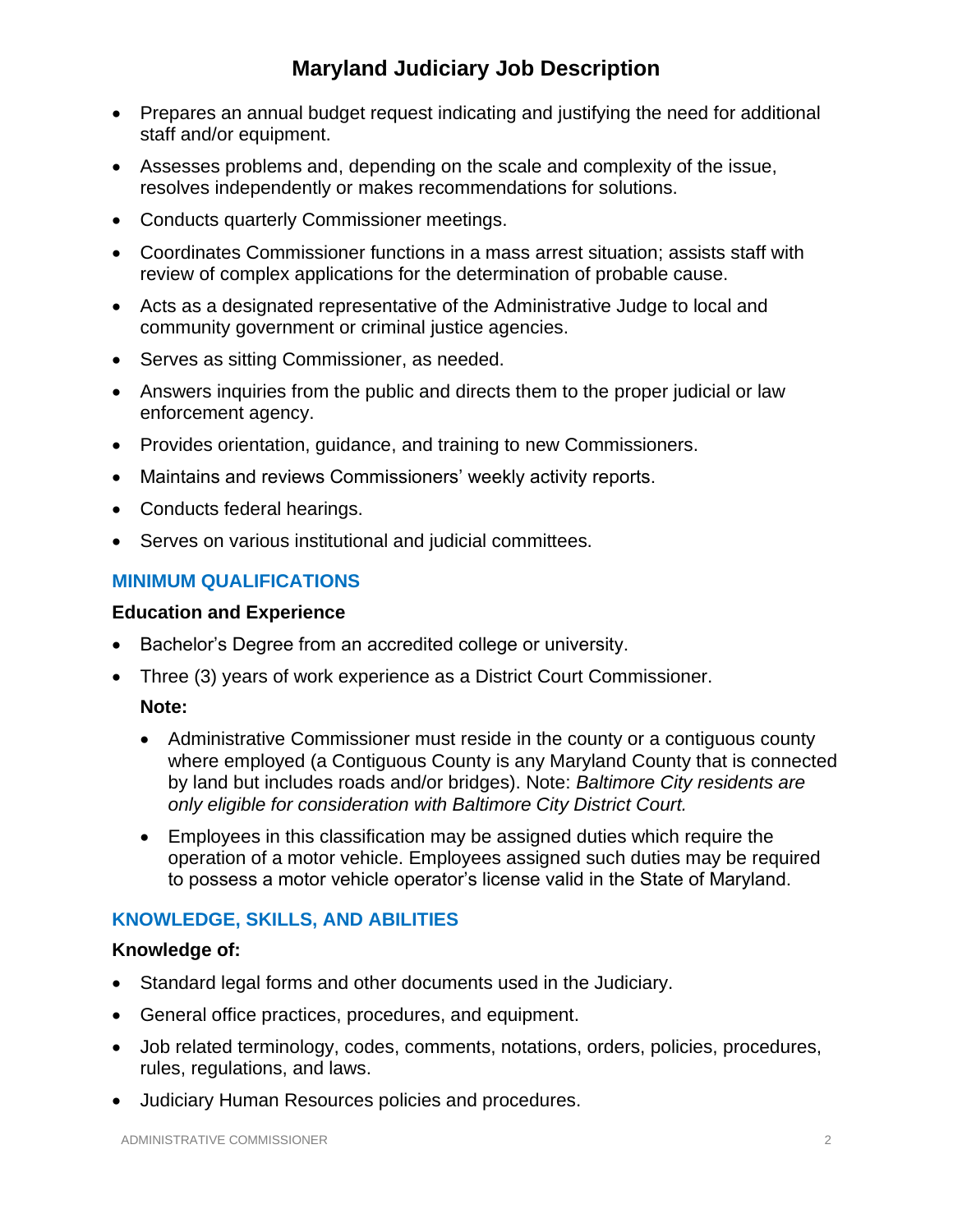• The principles of office management and supervision.

### **Skill in:**

- Applying job-related terminology, codes, policies, procedures, rules, regulations, and laws.
- Managing priorities to meet critical deadlines while multitasking.
- Customer service and handling problems tactfully and patiently.
- Interpersonal communication and relations.
- Accuracy and attention to detail.
- Analyzing information, problems, situations, practices, and procedures.
- Active listening, empathy, problem solving, and communication.
- Problem solving, prioritizing, scheduling, and decision making.

### **Ability to:**

- Identify and adapt rapidly to departmental needs and to reallocate staff and resources to meet work requirements.
- Develop, revise, establish, or implement office procedures and practices.
- Conduct research and problem solve often complex issues, concerns, or situations that may arise.
- Plan, coordinate, supervise, and evaluate work of staff.
- Use standard office and business equipment including, but not limited to, personal computers, word processing, spreadsheets, database software, copier, microfilm machine, register, scanner, fax machine, etc.
- Access state and federal databases (National Crime Information Center) and conduct thorough background checks.
- Exercise independent judgment in interpreting and applying appropriate policy, procedure, rule, law, and/or regulation to a situation, such as in determining probable cause and setting bail amounts.
- Prepare and process numerous legal documents.
- Communicate effectively with arrested persons and family members in a calm, controlled, and professional manner.
- Exercise tact, diplomacy, and impartiality in dealing with the public, law enforcement personnel, and attorneys.
- Resolve unusual and/or complex situations in accordance with established procedures or assist staff in resolving cases requiring deviation from standard procedures.

## **SUPERVISORY RESPONSIBILITIES**